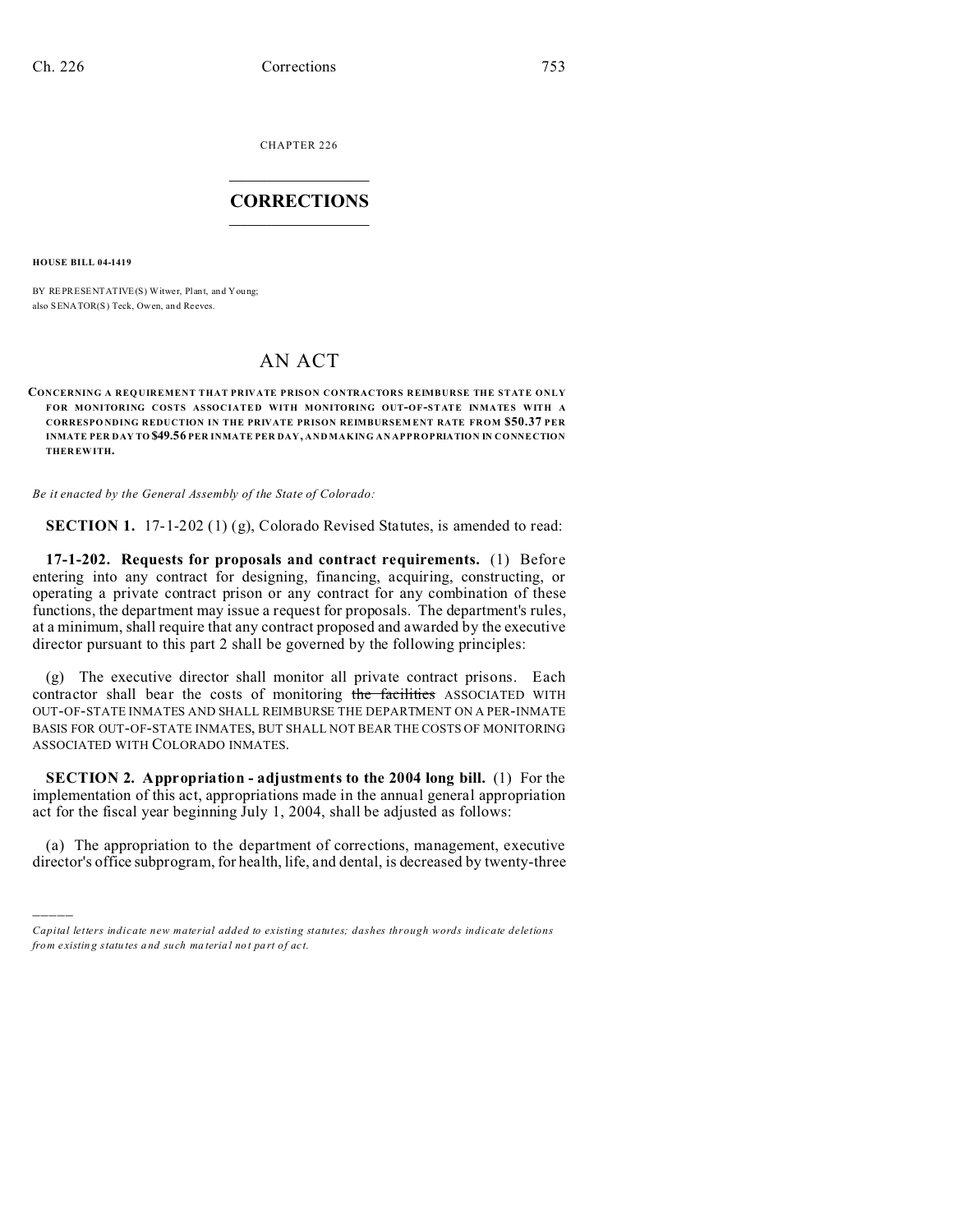754 Corrections Ch. 226

thousand four hundred twenty-two dollars (\$23,422) cash funds and increased by twenty-three thousand four hundred twenty-two dollars (\$23,422) general fund. The cash fund amount shall be from private prison monitoring fees.

(b) The appropriation to the department of corrections, management, executive director's office subprogram, for short-term disability, is decreased by one thousand eight dollars (\$1,008) cash funds and increased by one thousand eight dollars (\$1,008) general fund. The cash fund amount shall be from private prison monitoring fees.

(c) The appropriation to the department of corrections, management, executive director's office subprogram, for salary survey and senior executive service, is decreased by twenty-two thousand five hundred dollars (\$22,500) cash funds and increased by twenty-two thousand five hundred dollars (\$22,500) general fund. The cash fund amount shall be from private prison monitoring fees.

(d) The appropriation to the department of corrections, management, executive director's office subprogram, for performance-based pay awards, is decreased by fifteen thousand two hundred seventy-five dollars (\$15,275) cash funds and increased by fifteen thousand two hundred seventy-five dollars (\$15,275) general fund. The cash fund amount shall be from private prison monitoring fees.

(e) The appropriation to the department of corrections, management, executive director's office subprogram, for leased space, is decreased by twenty-five thousand nine hundred thirty-seven dollars (\$25,937) cash funds and increased by twenty-five thousand nine hundred thirty-seven dollars (\$25,937) general fund. The cash fund amount shall be from private prison monitoring fees.

(f) The appropriation to the department of corrections, management, external capacity subprogram, private prison monitoring unit, for personal services, is decreased by seven hundred ninety-nine thousand two hundred forty-eight dollars (\$799,248) cash funds and increased by seven hundred ninety-nine thousand two hundred forty-eight dollars (\$799,248) general fund. The cash fund amount shall be from private prison monitoring fees.

(g) The appropriation to the department of corrections, management, external capacity subprogram, private prison monitoring unit, for operating expenses, is decreased by one hundred fifty-seven thousand nine hundred forty-nine dollars (\$157,949) cash funds and increased by one hundred fifty-seven thousand nine hundred forty-nine dollars (\$157,949) general fund. The cash fund amount shall be from private prison monitoring fees.

(h) For the appropriation to the department of corrections, management, external capacity subprogram, payments to house state prisoners, for payments to private prisons at a rate of \$50.37 per inmate per day, the rate per inmate per day is reduced to \$49.56.

(i) The appropriation to the department of corrections, management, external capacity subprogram, payments to house state prisoners, for payments to private prisons at a rate of \$49.56 per inmate per day, is decreased by one million sixty-four thousand three hundred forty dollars (\$1,064,340) general fund.